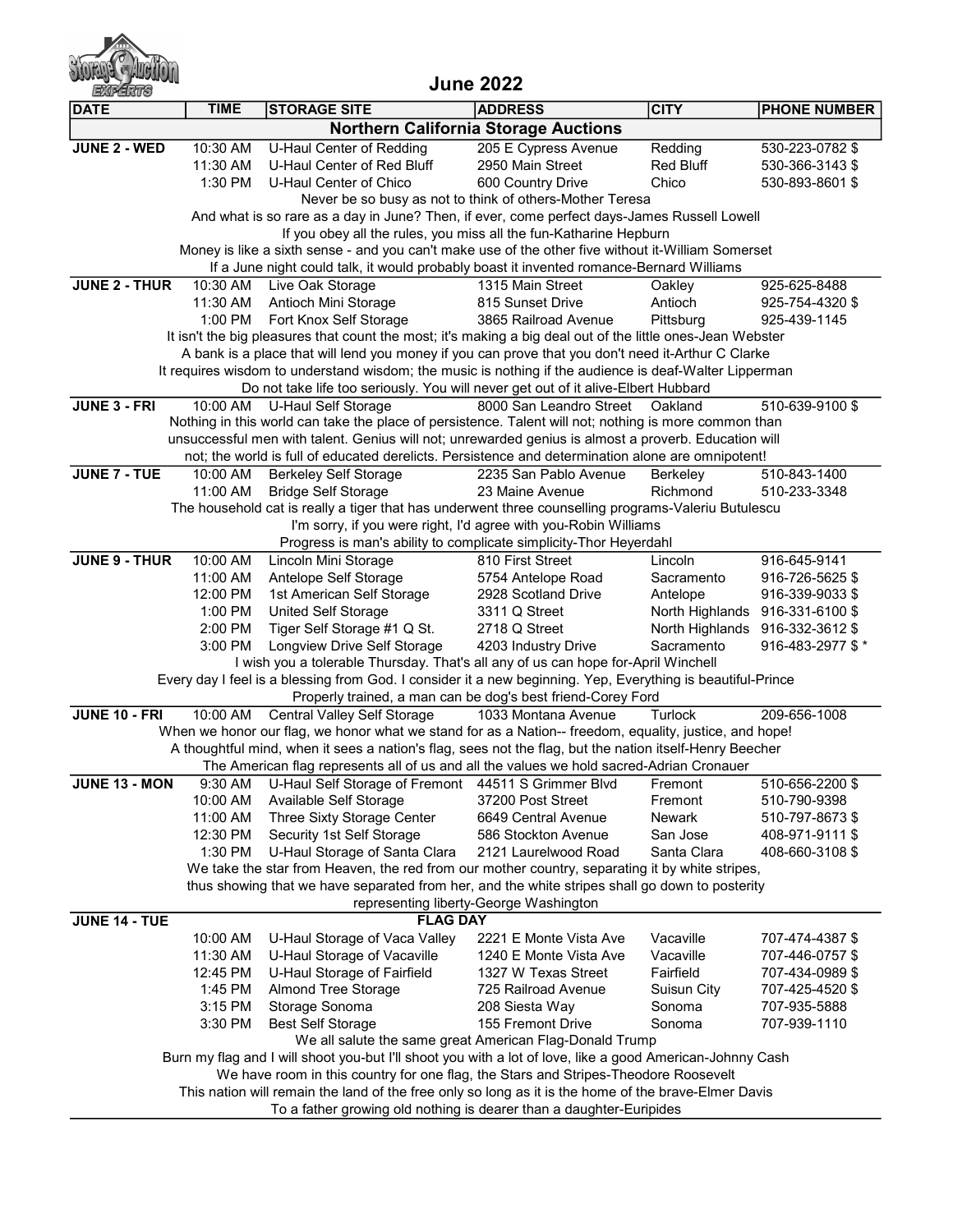| <b>June 2022</b>                                                                                                   |                                                                                     |                                                                                                                                                 |                                                            |                          |                                    |  |  |
|--------------------------------------------------------------------------------------------------------------------|-------------------------------------------------------------------------------------|-------------------------------------------------------------------------------------------------------------------------------------------------|------------------------------------------------------------|--------------------------|------------------------------------|--|--|
| <b>DATE</b>                                                                                                        | <b>TIME</b>                                                                         | <b>STORAGE SITE</b>                                                                                                                             | <b>ADDRESS</b>                                             | <b>CITY</b>              | <b>PHONE NUMBER</b>                |  |  |
| <b>JUNE 15 - WED</b>                                                                                               | 10:00 AM                                                                            | Town Center Storage                                                                                                                             | 276 Mt Hermon Road                                         | <b>Scotts Valley</b>     | 831-438-2400 \$                    |  |  |
|                                                                                                                    | 11:00 AM                                                                            | Pacific Coast Self Storage                                                                                                                      | 2632 17th Avenue                                           | Santa Cruz               | 831-475-0190 \$                    |  |  |
|                                                                                                                    | 12:00 PM                                                                            | Capitola Self Storage                                                                                                                           | 809 Bay Avenue                                             | Capitola                 | 831-465-0600 \$                    |  |  |
|                                                                                                                    | 1:00 PM                                                                             | Azzie's Storage                                                                                                                                 | 34 Roache Road                                             | Freedom                  | 831-728-8841                       |  |  |
|                                                                                                                    | 2:15 PM                                                                             | <b>Crockers Lockers of Gilroy</b>                                                                                                               | 7151 Crocker Lane                                          | Gilroy                   | 408-842-0464                       |  |  |
|                                                                                                                    |                                                                                     | When a father gives to his son, both laugh; when a son gives to his father, both cry-W Shakespeare                                              |                                                            |                          |                                    |  |  |
|                                                                                                                    |                                                                                     | It is easier to build strong children than to repair broken men-Frederick Douglass                                                              |                                                            |                          |                                    |  |  |
| <b>JUNE 19 - SUN</b>                                                                                               |                                                                                     | <b>HAPPY FATHER'S DAY!</b>                                                                                                                      |                                                            |                          |                                    |  |  |
|                                                                                                                    |                                                                                     | Anyone can be a father, but it takes someone special to be a dad-Anne Geddes                                                                    |                                                            |                          |                                    |  |  |
|                                                                                                                    |                                                                                     | Lately all my friends are worried they're turning into their fathers. I'm worried I'm not-Dan Zevin                                             |                                                            |                          |                                    |  |  |
| JUNE 20 - MON                                                                                                      | 8:15 AM<br>10:00 AM                                                                 | U-Haul Center of Ukiah                                                                                                                          | 1140 N State Street                                        | Ukiah<br>Santa Rosa      | 707-468-0147 \$                    |  |  |
|                                                                                                                    |                                                                                     | Stor-N-Loc                                                                                                                                      | 3047 Santa Rosa Avenue                                     |                          | 707-527-7867 *                     |  |  |
|                                                                                                                    | 11:00 AM                                                                            | Santa Rosa Ave Self Storage                                                                                                                     | 3512 Santa Rosa Avenue                                     | Santa Rosa               | 707-585-3791 *                     |  |  |
|                                                                                                                    | 12:00 PM                                                                            | U-Haul Center of Santa Rosa<br>Some people don't believe in heroes, but they haven't met my dad!                                                | 3601 Santa Rosa Avenue                                     | Santa Rosa               | 707-584-7722 \$                    |  |  |
|                                                                                                                    |                                                                                     | Daddies don't just love their children every now and then, it's a love without end-George Strait                                                |                                                            |                          |                                    |  |  |
| <b>JUNE 21 - TUE</b>                                                                                               | 9:00 AM                                                                             | Storage Master Self Storage                                                                                                                     | 3205 Dutton Avenue                                         | Santa Rosa               | 707-546-0000 *                     |  |  |
|                                                                                                                    | 10:00 AM                                                                            | <b>Windsor Storage</b>                                                                                                                          | 10545 Old Redwood Hwy.                                     | Windsor                  | 707-433-4057#                      |  |  |
|                                                                                                                    | 11:00 AM                                                                            | Santa Rosa Stor-All                                                                                                                             | 17 Mountain View Avenue                                    | Santa Rosa               | 707-584-0856 #                     |  |  |
|                                                                                                                    | 12:45 PM                                                                            | Mill Valley Stor-All                                                                                                                            | 799 Redwood Highway                                        | <b>Mill Valley</b>       | 415-383-7776#                      |  |  |
|                                                                                                                    |                                                                                     | Having a kid is like falling in love the first time when you're 12, but every single day-Mike Myers                                             |                                                            |                          |                                    |  |  |
|                                                                                                                    |                                                                                     | There's no shame in fear, my father told me, what matters is how we face it-George RR Martin                                                    |                                                            |                          |                                    |  |  |
| <b>JUNE 22 - WED</b>                                                                                               | $9:00$ AM                                                                           | Liberty Self Storage                                                                                                                            | 1639 N Guam Street                                         | Ridgecrest               | 760-446-7159 \$                    |  |  |
|                                                                                                                    | 11:00 AM                                                                            | U-Store City                                                                                                                                    | 6142 Lindberg Blvd                                         | California City          | 760-373-7868 \$                    |  |  |
|                                                                                                                    | 12:30 PM                                                                            | You Stuff It Storage                                                                                                                            | 1090 Cherry Lane                                           | Tehachapi                | 661-822-3701 \$                    |  |  |
|                                                                                                                    | 1:30 PM                                                                             | Old Towne South Storage                                                                                                                         | 20725 South Street                                         | Tehachapi                | 661-822-5985                       |  |  |
|                                                                                                                    | 2:30 PM                                                                             | C.O.S. Mini-Storage                                                                                                                             | 20632 South Street                                         | Tehachapi                | 661-822-3053 \$                    |  |  |
|                                                                                                                    | 4:30 PM                                                                             | Lebec Storage                                                                                                                                   | 78 Landfill Road                                           | Lebec                    | 661-248-1831 \$                    |  |  |
|                                                                                                                    |                                                                                     | No man stands taller than when he stoops to help a child-Abraham Lincoln<br>When my father didn't have my hand, he had my back-Linda Poindexter |                                                            |                          |                                    |  |  |
| <b>JUNE 23 - THUR</b> 11:00 AM                                                                                     |                                                                                     | South Main Mini Storage                                                                                                                         | 12149 Highway 99 W                                         | <b>Red Bluff</b>         | 530-527-7890 \$                    |  |  |
|                                                                                                                    | 12:00 PM                                                                            | Tehama Mini Storage                                                                                                                             | 22200 Solar Drive                                          | Red Bluff                | 530-527-5074 \$                    |  |  |
|                                                                                                                    | 2:15 PM                                                                             | <b>Budget Mini Storage</b>                                                                                                                      | 6220 Parallel Road                                         | Anderson                 | 530-365-6666 \$                    |  |  |
|                                                                                                                    | Sometimes the poorest man leaves his children the richest inheritance-Ruth E Renkel |                                                                                                                                                 |                                                            |                          |                                    |  |  |
|                                                                                                                    |                                                                                     |                                                                                                                                                 | Behind every great daughter is a truly amazing father!     |                          |                                    |  |  |
| JUNE 24 - FRI                                                                                                      |                                                                                     | 11:00 AM Saint Johns Festa                                                                                                                      | 2615 W Turlock Road                                        | Snelling                 | 209-667-5797                       |  |  |
|                                                                                                                    |                                                                                     | Come visit Travis Regalo, Storage Auction Experts' Auctioneer, who is President for this year!                                                  |                                                            |                          |                                    |  |  |
|                                                                                                                    |                                                                                     | This fundraiser has free Portuguese Sopas both for lunch and dinner with a live auction. There is                                               |                                                            |                          |                                    |  |  |
| <b>JUNE 29 - WED</b>                                                                                               |                                                                                     | free dancing at night and this is a wonderful place (AKA Hopeton) to take your whole family for a day!                                          |                                                            |                          |                                    |  |  |
|                                                                                                                    |                                                                                     | Pacific Storage                                                                                                                                 | 4201 W San Jose Ave<br>24655 Road 16                       | Fresno                   | 559-271-5470 \$                    |  |  |
|                                                                                                                    |                                                                                     | Chowchilla Self Storage<br>Chowchilla Mini Storage                                                                                              | 120 S Chowchilla Blvd                                      | Chowchilla<br>Chowchilla | 559-665-5669 \$<br>559-665-0431 \$ |  |  |
|                                                                                                                    |                                                                                     | A father is someone you look up to no matter how tall you grow!                                                                                 |                                                            |                          |                                    |  |  |
|                                                                                                                    |                                                                                     |                                                                                                                                                 |                                                            |                          |                                    |  |  |
| Every son quotes his father, in words and in deeds-Terri Guillemets<br><b>Southern California Storage Auctions</b> |                                                                                     |                                                                                                                                                 |                                                            |                          |                                    |  |  |
| JUNE 3 - FRI                                                                                                       | 10:00 AM                                                                            | Ventu Park Self Storage                                                                                                                         | 1166 Newbury Road                                          | Newbury Park             | 805-376-9393 \$                    |  |  |
|                                                                                                                    |                                                                                     | I never feel more alone than when I'm trying to put sunscreen on my back-Jimmy Kimmel                                                           |                                                            |                          |                                    |  |  |
|                                                                                                                    |                                                                                     | Get your facts first, then you can distort them as you please-Mark Twain                                                                        |                                                            |                          |                                    |  |  |
|                                                                                                                    | If you can't beat them, arrange to have them beaten-George Carlin                   |                                                                                                                                                 |                                                            |                          |                                    |  |  |
|                                                                                                                    |                                                                                     |                                                                                                                                                 | This suspense is terrible. I hope it will last-Oscar Wilde |                          |                                    |  |  |
| JUNE 8 - WED                                                                                                       | 9:30 AM                                                                             | Scott Storage                                                                                                                                   | 10046 Scott Avenue                                         | Whittier                 | 562-902-5600                       |  |  |
|                                                                                                                    | 11:00 AM                                                                            | <b>EZ Access Self Storage</b>                                                                                                                   | 23715 Carl Court                                           | Newhall                  | 661-255-2800                       |  |  |
|                                                                                                                    | 12:00 PM                                                                            | Private Mini Storage                                                                                                                            | 20628 Santa Clara Street                                   | Canyon Country           | 661-252-1100                       |  |  |
|                                                                                                                    | 1:30 PM                                                                             | AV Self Storage                                                                                                                                 | 850 East Avenue P8                                         | Palmdale                 | 661-947-3694                       |  |  |
|                                                                                                                    | 3:00 PM                                                                             | Guard Dog Self Storage                                                                                                                          | 17147 Lemon Street                                         | Hesperia                 | 760-956-7500 \$                    |  |  |
|                                                                                                                    |                                                                                     | I cook with wind, sometimes I even add it to the food-WC Fields                                                                                 |                                                            |                          |                                    |  |  |
| Doing nothing is very hard to do. You never know when you're finished-Leslie Nielsen                               |                                                                                     |                                                                                                                                                 |                                                            |                          |                                    |  |  |